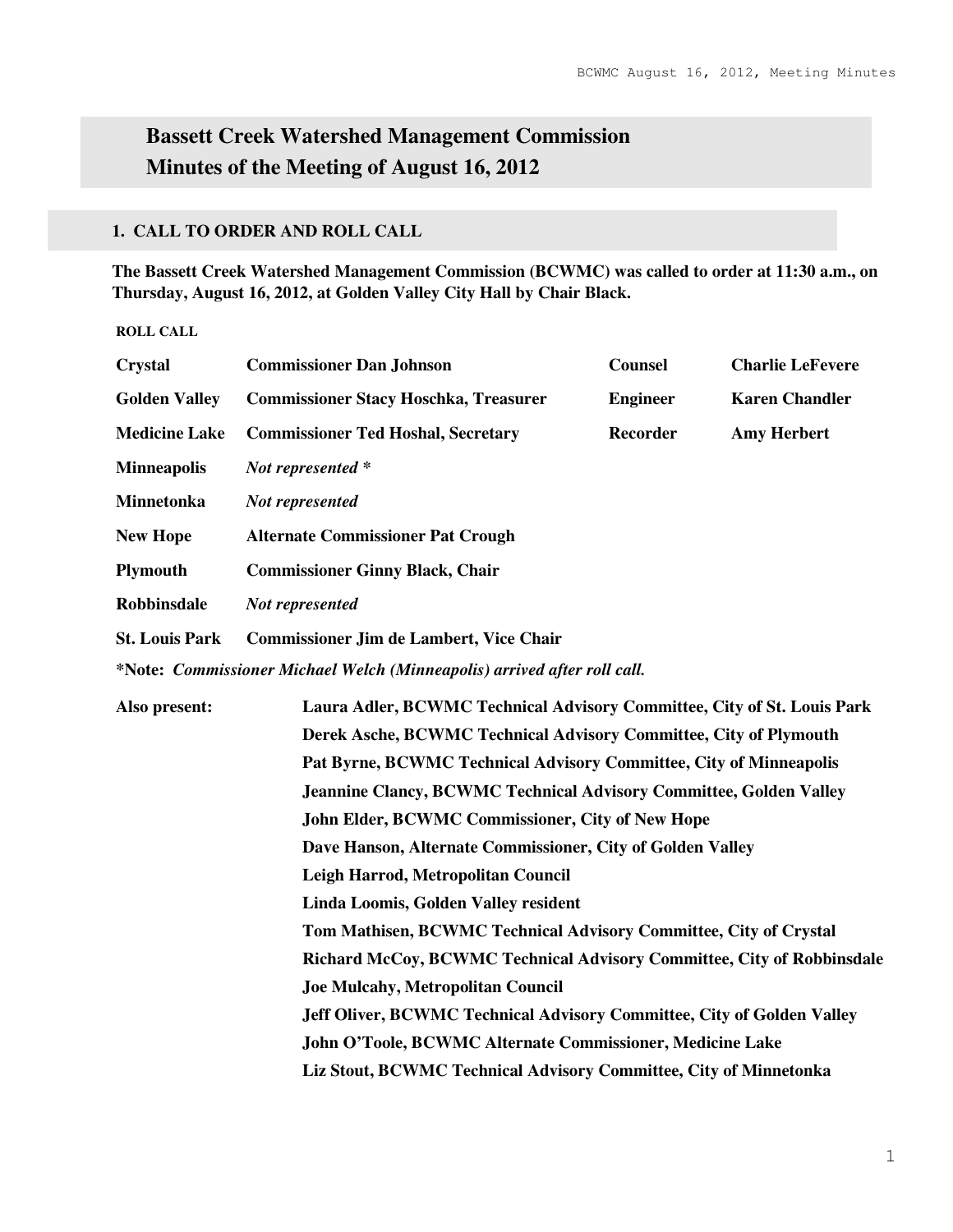## **2. CITIZEN FORUM ON NON-AGENDA ITEMS**

**No citizen input.** 

#### **3. AGENDA**

**Chair Black requested the addition of agenda item 7G - TAC agenda for the September TAC meeting.** 

#### *[Commissioner Welch arrives.]*

**Commissioner Johnson moved to approve the agenda as amended. Commissioner Hoshal seconded the motion. The motion carried unanimously with seven votes in favor [Cities of Minnetonka and Robbinsdale absent from vote].** 

#### **4. CONSENT AGENDA**

**Commissioner Welch requested the removal of item 4D – Adopt Revised BCWMC Bylaws – from the Consent Agenda because he wanted to discuss some ideas about the Bylaws with Mr. LeFevere. Chair Black removed the item from the Consent Agenda and added it as Old Business agenda item 7H. Commissioner Hoshal moved to approve the Consent Agenda and Agenda as amended. Commissioner Johnson seconded the motion. The motion carried unanimously with seven votes in favor [Cities Minnetonka and Robbinsdale absent from vote]. [The following items were approved as part of the Consent Agenda: The July 19, 2012, meeting minutes, the August financial report, and Legal Counsel Communications.]** 

**The general and construction account balances reported in the August 2012 Financial Report are as follows:** 

| <b>Checking Account Balance</b>                                   | \$647,463.37       |
|-------------------------------------------------------------------|--------------------|
| <b>TOTAL GENERAL FUND BALANCE</b>                                 | \$647,463.37       |
| <b>TOTAL ON-HAND CONSTRUCTION</b><br>CASH & INVESTMENTS (7/11/12) | \$2,853,517.17     |
| <b>CIP Projects Levied – Budget Remaining</b>                     | $(\$2,777,836.90)$ |
| <b>Closed Projects Remaining Balance</b>                          | \$75,680.27        |
| <b>2012 Anticipated Tax Levy Revenue</b>                          | \$381,652.69       |
| <b>Anticipated Closed Project Balance</b>                         | \$457,332.96       |

## **5. ADMINISTRATION**

**5A. Presentation of Invoices for Payment Approval.**

**i. Kennedy & Graven – Legal Services through June 30, 2012 – invoice for the amount of \$1,243.05.**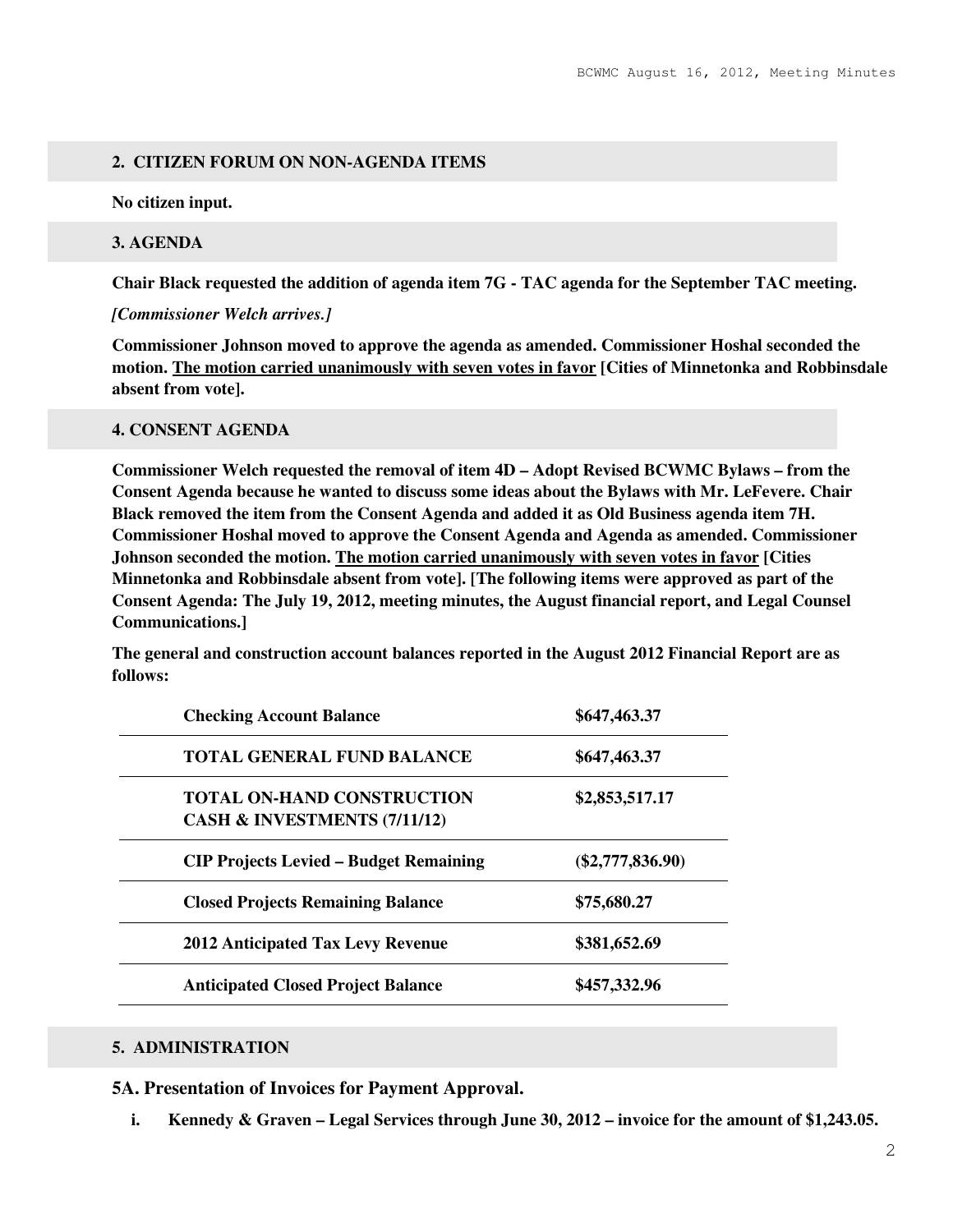- **ii. Barr Engineering Company Engineering Services through July 27, 2012 invoice for the amount of \$39,494.80.**
- **iii. Amy Herbert July Secretarial Services invoice for the amount of \$1,462.98.**
- **iv. D'amico ACE Catering August BCWMC meeting catering invoice for the amount of \$159.84.**
- **v. Sun Sailor Newspapers Public Meeting Notice Publication invoice for the amount of \$359.60.**
- **vi. Lakeshore Weekly News Public Meeting Notice Publication invoice for the amount of \$112.20.**
- **vii. Shingle Creek Watershed Management Commission BCWMC portion of Metro Blooms Rain Garden Workshop – invoice for the amount of \$2,000.**

**Commissioner Hoshal moved the approval of payment of all invoices. Commissioner de Lambert seconded the motion. By call of roll, the motion carried unanimously with seven votes in favor [Cities of Minnetonka and Robbinsdale absent from vote].** 

#### **6. NEW BUSINESS**

**No New Business items.** 

#### **7. OLD BUSINESS**

**A. Administrator Services. Chair Black reviewed with the Commission the meeting packet materials for this agenda item. Chair Black asked for input or changes to the memos/ meeting notes. Commissioner Welch requested the addition to page 3 of the meeting notes from the July 19th Administrative Services Committee that he asked TAC for suggestions "on retaining commissioners."** 

**Commissioner de Lambert provided a summary of the August 1st Administrative Services Committee meeting. He said that the Committee began a list of pros and cons for three of the possible scenarios the Commission could choose regarding Administrator Services. Commissioner de Lambert said that the list is captured in the August 9th memo from the Administrative Services Committee. He said that the Committee would like input on the pros and cons. Commissioner de Lambert added that the Committee would like the Commission to determine the direction it would like to go regarding the Administrator.** 

**Commissioner de Lambert reported that the Committee is recommending changing the Commission's 2013 budget by reducing the Administrator budget to \$50,000 from \$100,000 because the Committee felt it is unlikely that there will be an Administrator on board by the time the Commission is into its 2013 fiscal year and because the Committee thought that the Commission has no real plan that supports the \$100,000 figure. Commissioner Welch asked if the Committee's presumption was that as of February 2013 there will be no administrative functions performed. Commissioner de Lambert said that the Committee didn't actually address that date of February but that yes, that was basically the consensus of the Committee. Chair Black added that she thought it would be unrealistic to think that the Commission would have anyone working as its Administrator in less than eight months. Commissioner de Lambert said that he thinks that it is the lack of defined roles and responsibilities for the Administrator position that gives uncertainty to the process and has the Committee thinking that it can't justify a budget of \$100,000.** 

**Commissioner Johnson asked if the Commission could break down the responsibilities into bite sized pieces and pull out the ones that are clearly defined as a way to move forward. Ms. Clancy stated that**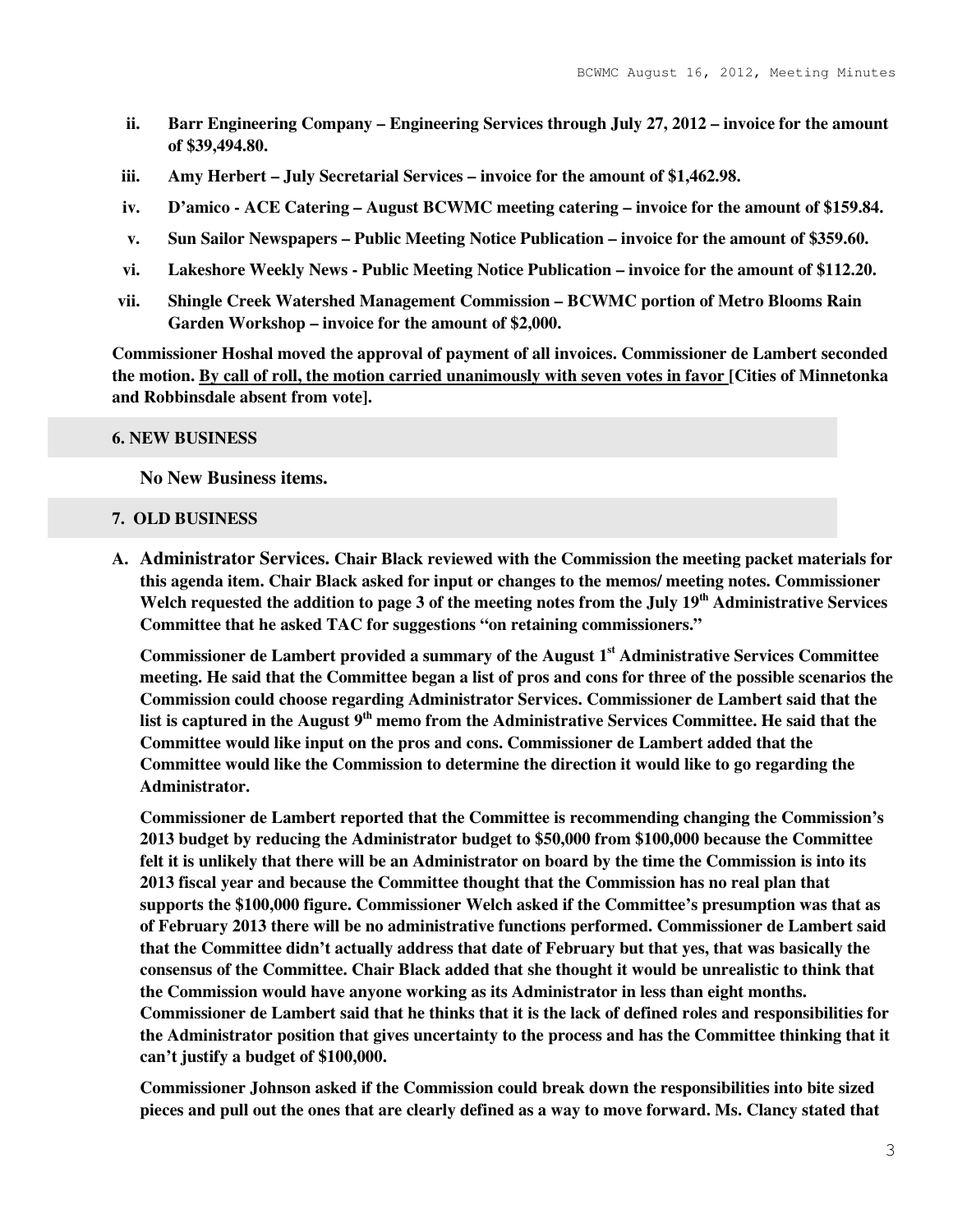**she thinks that administrative tasks could be divided between the Commission Engineer and Recording Secretary as a way of providing administrative services as soon as this week.** 

**The Commission discussed the memos and the pros and cons of different Administrator Services options, identified other options such as ones identified in the 2008 organizational analysis report prepared by Springsted, Inc., and discussed the 2013 budget for Administrator services. Commissioner Hoschka provided additional pros and cons to be added to the pros and cons lists.** 

**Chair Black stated that the Commission needs to make a decision today about the 2013 Administrator Budget so that the Commission's final 2013 budget and assessment tables can go out to the member cities.** 

**Commissioner Johnson moved to change the 2013 Administrator services budget from \$100,000 to \$50,000. Commissioner Welch seconded the motion. The motion carried unanimously with seven votes in favor [Cities Minnetonka and Robbinsdale absent from vote].** 

**Commissioner Hoshal moved that the BCWMC's 2013 Engineering Services budget be increased by \$30,000 and the 2013 Next Generation Plan budget be increased by \$20,000. Chair Black seconded the motion saying that she has seconded it for purposes of moving to a discussion of the motion. The Commission discussed the motion. Chair Black called for the vote. The motion failed with one vote in favor [City of Medicine Lake] and six votes against [Cities of Crystal, Golden Valley, Minneapolis, New Hope, and St. Louis Park] [Cities Minnetonka and Robbinsdale absent from vote].** 

**Chair Black said that she is hearing from the Commission that there are unspent 2012 BCWMC Administrator funds and that there needs to be discussion about what could be done with those funds. She suggested that the Administrative Services Committee discuss it.** 

**The Commission continued its discussion of Administrator Services options. Commissioner de Lambert moved that the Commission pursue the RFP process. Commissioner Hoschka seconded the motion. By call of roll, the motion carried with five votes in favor [Cities of Crystal, Golden Valley, Minneapolis, New Hope, and St. Louis Park], and two votes against [Cities of Medicine Lake and Plymouth] [Cities Minnetonka and Robbinsdale absent from vote].** 

**Chair Black said that the Administrative Services Committee would set up a Committee meeting as soon as possible to discuss pursuing an RFP process and that the Committee would bring something back to the Commission at its September meeting.** 

**B. WOMP Station Management. Chair Black said that the Commission had a lengthy discussion about this topic last month and she referenced the agenda item materials in the meeting packet. She said that there are Metropolitan Council representatives here at today's meeting to provide information and answer questions about WOMP. Joe Mulcahy and Leigh Harrod of the Metropolitan Council (Met Council) spoke about the program. Mr. Mulcahy stated that the Met Council would provide the Commission with \$5,000 from grant funds toward the WOMP costs for 2013. Commissioner Welch asked them if they had any comments on the three bids that the Commission was provided. Ms. Harrod commented that she liked the \$10,000 WOMP cost range for the 2013. She said that she figures the WOMP work would take 45 hours of work in 2013. The Commission discussed the bids, the WOMP program, the sample collection process, and the utilization of the data. Commissioner Welch moved to accept the Wenck bid of \$10,320 for the 2013 WOMP work. Commissioner Hoshal seconded the motion. The motion carried unanimously with seven votes in favor [Cities of Minnetonka and Robbinsdale absent from vote].**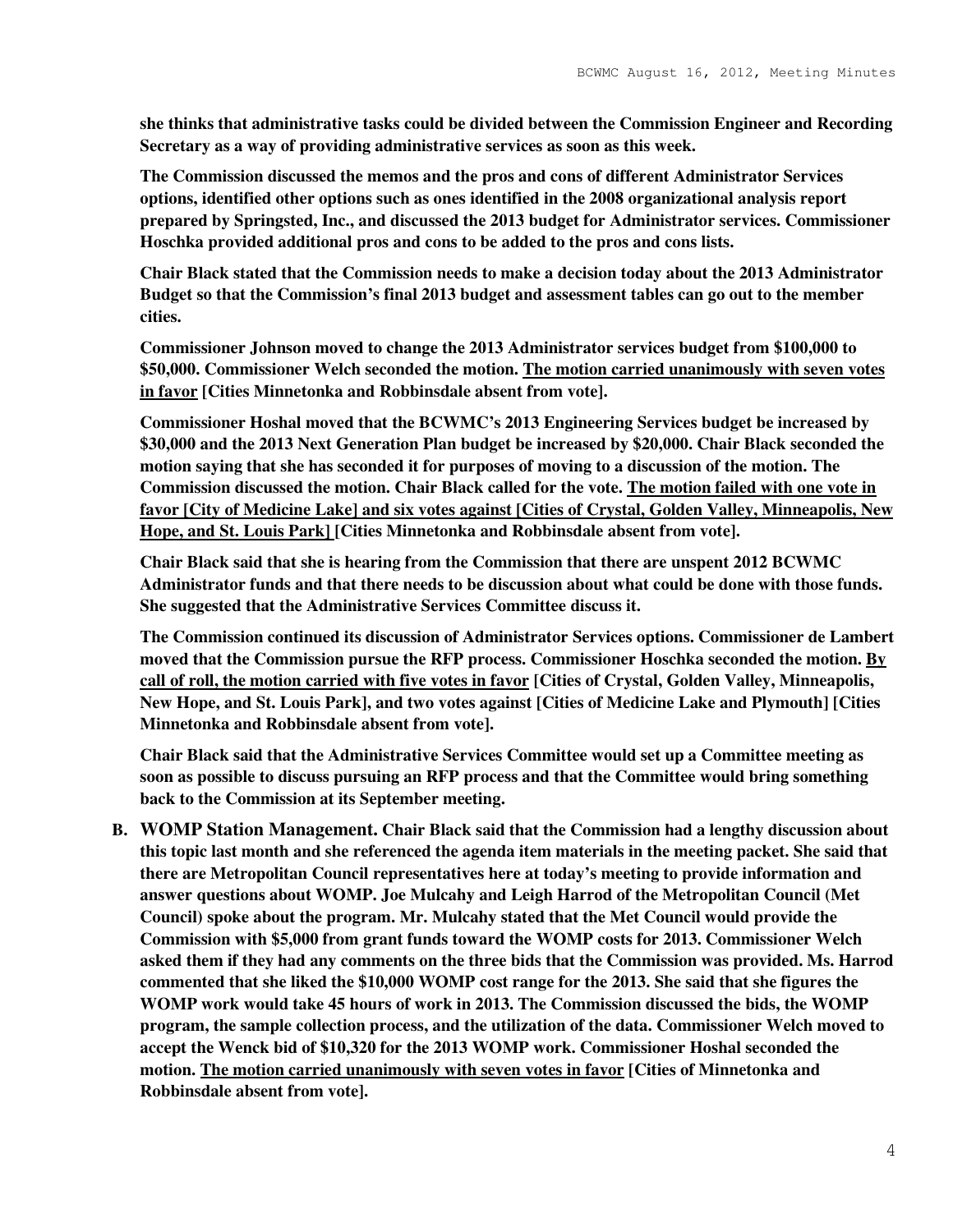- **C. BCWMC 2013 Final Budget. Chair Black stated that the Commission needs to look at its 2013 WOMP budget and approve a final number. She said that the Commission has agreed to budgeting \$11,000 for Wenck to perform the station monitoring, \$4,000 for Barr Engineering to maintain the rating curve, and \$2,000 for Barr Engineering to do the data management, which means that the Commission's 2013 WOMP budget would be \$17,000 instead of the \$25,000 previously approved. Commissioner Hoshal moved to approve the 2013 budget as amended with the Administrator budget decreasing to \$50,000 and the WOMP budget decreasing to \$17,000. Commissioner de Lambert seconded the motion. The motion carried unanimously with seven votes in favor [Cities of Minnetonka and Robbinsdale absent from vote]. Chair Black directed staff to make changes to the 2013 budget and invoice the cities for their share of the annual dues.**
- **D. BWSR Clean Water Fund Grant Applications Grant Fund Requests. Ms. Chandler reviewed with the Commission the August 9, 2012, memo regarding the BWSR Clean Water Fund Grant Application and grant fund requests. She said the memo provides an explanation of the different possible grant funding requests for the three CIP projects that the Commission decided last month should be part of the grant application.**

**Commissioner Welch moved to approve the fund requests as listed in Table 1 of the memo: \$491,250 for the Four Seasons Mall Area Water Quality Project; \$144,750 for the Lakeview Park Pond Project, and \$350,750 for the Schaper Pond Diversion Project. Commissioner Hoshal seconded the motion. The motion carried unanimously with seven votes in favor [Cities Minnetonka and Robbinsdale absent from vote].** 

- **E. Preliminary Recommendation for 2013 Tax Levy. Ms. Chandler discussed the information in the August 9, 2012, memo on the preliminary recommendations for the 2013 tax levy to fund 2013 CIP projects. Ms. Chandler pointed out that the memo outlines that the cost of the 2013 CIP projects is \$1,186,000.She reported that the Commission has funds available in its reserve and recommended that the Commission transfer \$200,000 from its reserves to use for its 2013 CIP projects and request \$986,000 for its 2013 levy. The Commission agreed with the preliminary tax levy request of \$986,000.**
- **F. Next Generation Watershed Management Plan. Ms. Loomis reported on the July 23rd Plan Steering Committee meeting. She reviewed with the Commission and provided a handout on a proposed process to garner public participation in the Next Generation Plan. Commissioner Hoshal provided a possible name for the public participation process: WAVE – Watershed Assessment Visioning Exercise.**

**Chair Black asked if the public participation plan needed BWSR approval. Ms. Chandler responded that the Commission does need to get the plan to BWSR for comment even if it is not a formal approval process. Ms. Chandler recommended that before the Commission sends the public participation process plan to BWSR the Commission may want to look at the plan in relation to the rest of the Commission's Plan revision process. Chair Black volunteered to create a chart that would illustrate the public participation process in relation to the Plan revision process.** 

**Commissioner Welch commented that he is in favor of a very lean structure in the Plan revision input process. He said that the input meetings could be very open instead of having a lot of different committees having a lot of separate meetings and that this structure could keep costs down and input high.** 

**The Commission discussed the City of Golden Valley's Envision process and how the City incorporated its public participation process data into its plan. Commissioner Hoshal commented that the first step is**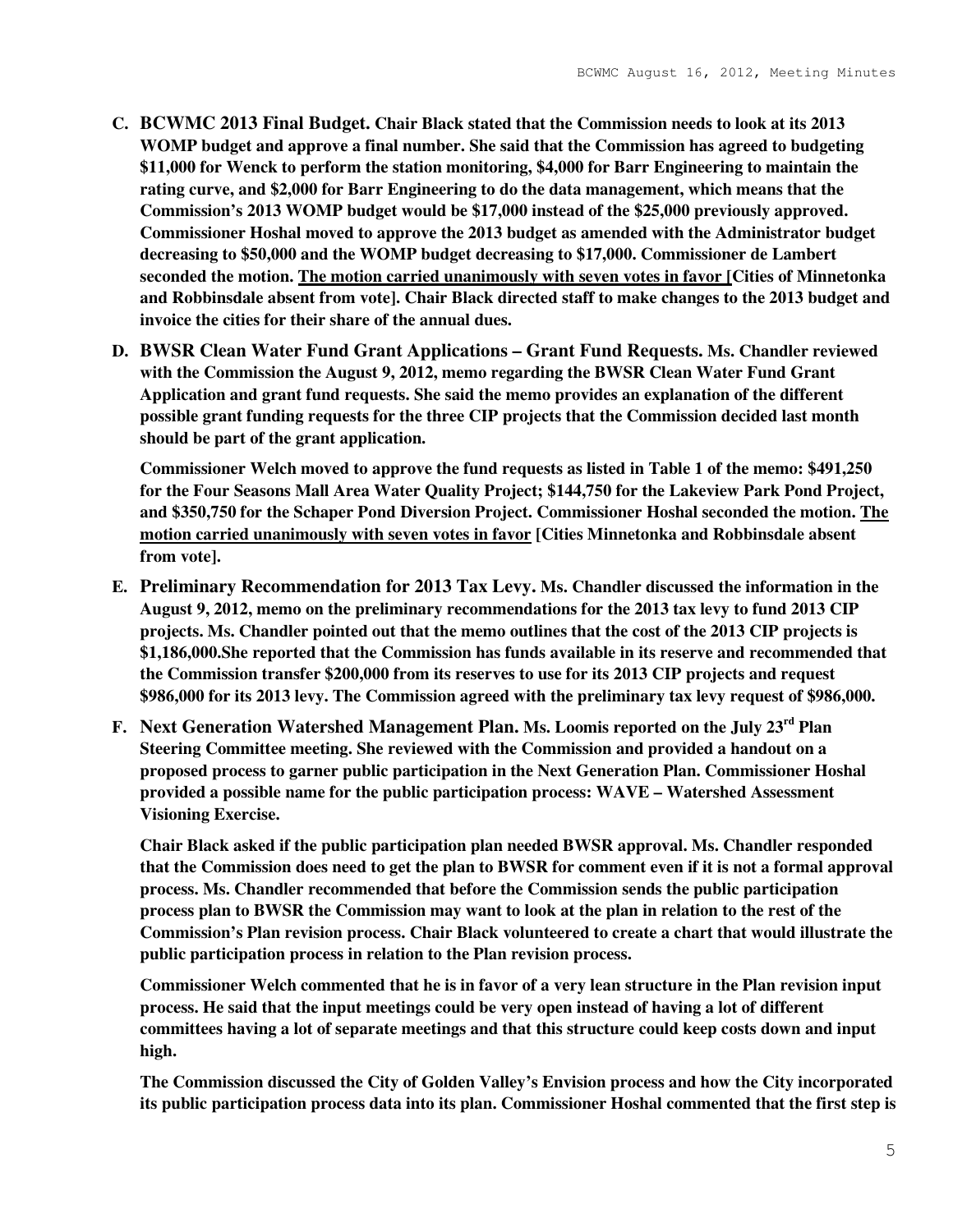**to receive information on the Plan revision process from the stakeholders per the Commission's request to them last month. Ms. Chandler said that comments are due back to the Commission on September 4 th. The Commission directed Ms. Herbert to forward to the Commission any comments received by the stakeholders.** 

**Chair Black reminded the Commission of the monthly Plan Steering Committee meeting and said that the next meeting is on Monday, August 20th at 4:30 p.m. She asked staff to add the monthly meetings to the BCWMC's Administrative Calendar.** 

**Ms. Loomis stated that last month the Plan Steering Committee suggested that the Commission discuss having the Commission Engineer review the current Plan and compile recommendations on the technical changes that need to be made to the plan and to provide a cost estimate for the work to make those technical changes to the Plan. Commissioner Welch requested that the Commission Engineer first put together a cost estimate for doing that technical analysis and bring it back to the Commission. Ms. Chandler said that she would need more details from the Commission about the work before she could put a cost estimate together but that she thinks those details will be discussed at Monday's Plan Steering Committee meeting.** 

**7G. Agenda for September TAC Meeting. The Commission discussed the items that it has previously directed to the TAC and agreed that at its September meeting the TAC should address: development of the CIP process flowchart, development of a new summary CIP table, revision of the current CIP table, and a map of the CIP projects. Commissioner Hoshal volunteered to be the Commission liaison at the September 6th TAC meeting.** 

**7H. Revised BCWMC Bylaws. Due to time considerations, the Commission deferred this item to its September meeting.** 

## **8. COMMUNICATIONS**

## **Chair:**

- **1. Chair Black discussed a request that the BCWMC has received from the Association of Medicine Lake Area Citizens (AMLAC) regarding being given time at an upcoming Commission meeting to present an issue regarding the Medicine Lake Dam. The Commission agreed to put the request on a future meeting and Ms. Chandler said that she received a recent communication from the president of AMLAC, Gary Holter, saying that the issue could wait until the Commission's October meeting if the September agenda is too full to add it. Chair Black said the Commission would monitor its September agenda and would add the AMLAC request if there is room and if not, then the Commission would add the AMLAC request to its October meeting agenda. Commissioner Welch suggested that staff pull together the past information that has been presented to the Commission and to AMLAC regarding the Medicine Lake Dam along with any dam inspection results. The Commission directed staff to pull together that information.**
- **2. Chair Black reported that she, Derek Asche, and Karen Chandler went to the Hennepin County Public Works, Energy and Environment Committee meeting on August 14th.**